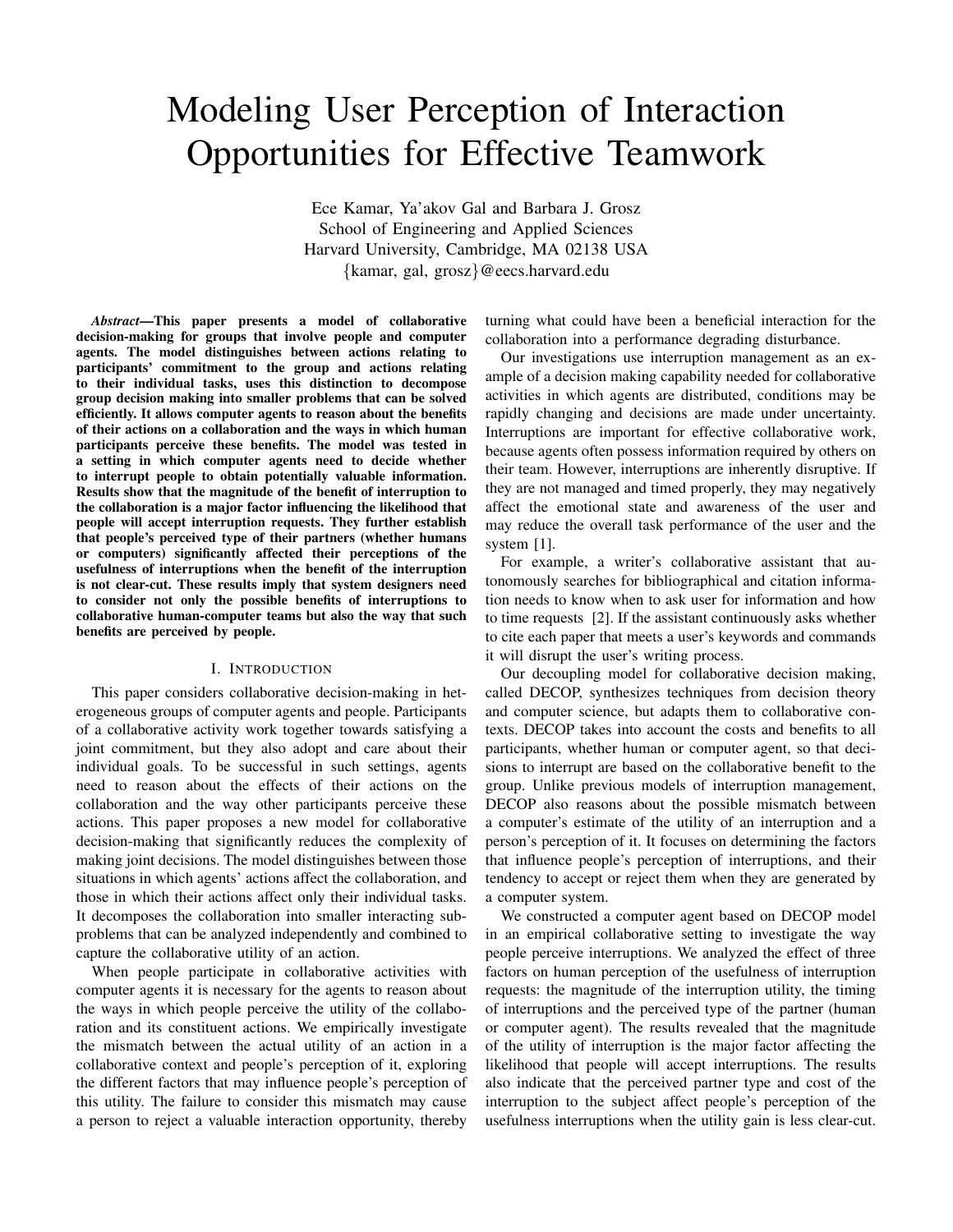#### II. RELATED WORK

Computing joint strategies for multi-agent decision-making problems under uncertainty has shown to be infeasible for realistic problems [3]. In this work, we introduce a new approach for efficient collaborative decision making in the spirit of near-decomposable models [4]. The remainder of this section compares our approach to the previous work in the domain of interruption management.

A key aspect of reasoning about interruptions in collaborative settings is the ability to accurately estimate the costs and benefits of the interruption to all parties so that the outcome of the interruption positively affects group task outcomes. Previous work on adjustable autonomy identifies the points at which it is most suitable to initiate interactions with a person, but does so without relating this decision to a user's mental state or the task being performed. Interruptions are driven solely by system needs and managed based on benefit to the system [5]. Prior work on interruption management has addressed user needs, but has focused mostly on the effect an interruption has on a person's cognitive state, rather than the benefit of interruptions to collaborative activities [6]. Few models have combined these two aspects into an integrated decision making mechanism [7], and none have done so in the kinds of rapidly changing domains of uncertainty we consider.

While there has been significant work on mixed-initiative system design, there has been little empirical work on how people perceive interruption utilities and make interruption decisions in human-computer interaction settings. Avrahami et al. [8] investigated the differences between a person's self report of interruptibility and other people's predictions about that person's interruptibility. However, this work considered face to face human interaction, rather than human-computer interaction. Gluck et al. [9] focused on designing notification methods to increase human perception of utility whereas Bunt et al. [10] showed that displaying system rationale to people may induce a person to trust a computer system more.

#### III. THE INTERRUPTION GAME

This section describes a game designed for investigating the interruption management problem in a setting that does not require sophisticated domain expertise. The "interruption game" involves two players, referred to as the "principal" and the "agent". Each player needs to complete an individual task but the two players' scores depend on each other's performance making this a collaborative endeavor.

The game is played on a board of 6x6 squares. Each player is allocated a starting position and a goal position on the board. The game comprises a fixed, known number of rounds. At each round, players advance on the board by moving to an adjacent square. The players' goals move stochastically on the board according to a Gaussian probability distribution centered at the current position of the player.  $\frac{1}{1}$  Players earn 10 points in the game each time they move to the square on which





Fig. 1. Game Screen-shot: *me* is the principal player, *smiley* is the agent player,  $G_{me}$  is the principal's goal,  $G_{smiley}$  is the agent's goal. The degree to which each square is shaded represents the agent's uncertainty about its goal. Dark squares imply higher certainty.

their assigned goal is located, and the goals are reassigned to random positions on the board. Players can see their positions and the goal location of the other player, but they differ in their ability to see their own goal location: The principal can see the location of its goal throughout the game, while the agent can see the location of its goal at the onset of the game, but not during consecutive rounds.

At any round, the agent can choose to interrupt the principal and request the current location of its goal. The principal is free to accept or reject an interruption request. If the principal rejects the interruption request, the players continue moving. If the interruption is accepted by the principal player, the location of the agent's goal in the current round (but not in consecutive rounds) is automatically revealed to the agent. There is a joint cost for revealing this information to the agent, in that both participants will not be able to move for one round. The game scenarios used in the empirical evaluation are simplified to allow a single interruption through the game.

The rules of the game also require the agent to provide the principal with its belief about the location of its goal. This information may influence the principal's decision about whether to accept an interruption. A snapshot of the game from the perspective of the principal player is shown in Figure 1. The rules of the game provide incentives to players for reaching their goals as quickly as possible and interruptions initiated by the agent are critical determinants of players' performance. The agent's uncertainty about the location of its own goal increases over time, and its performance depends on successfully querying the principal and obtaining the correct position of its goal.

The game is collaborative in that the score for each player depends on a combination of its own performance and the performance of the other player. The players share a joint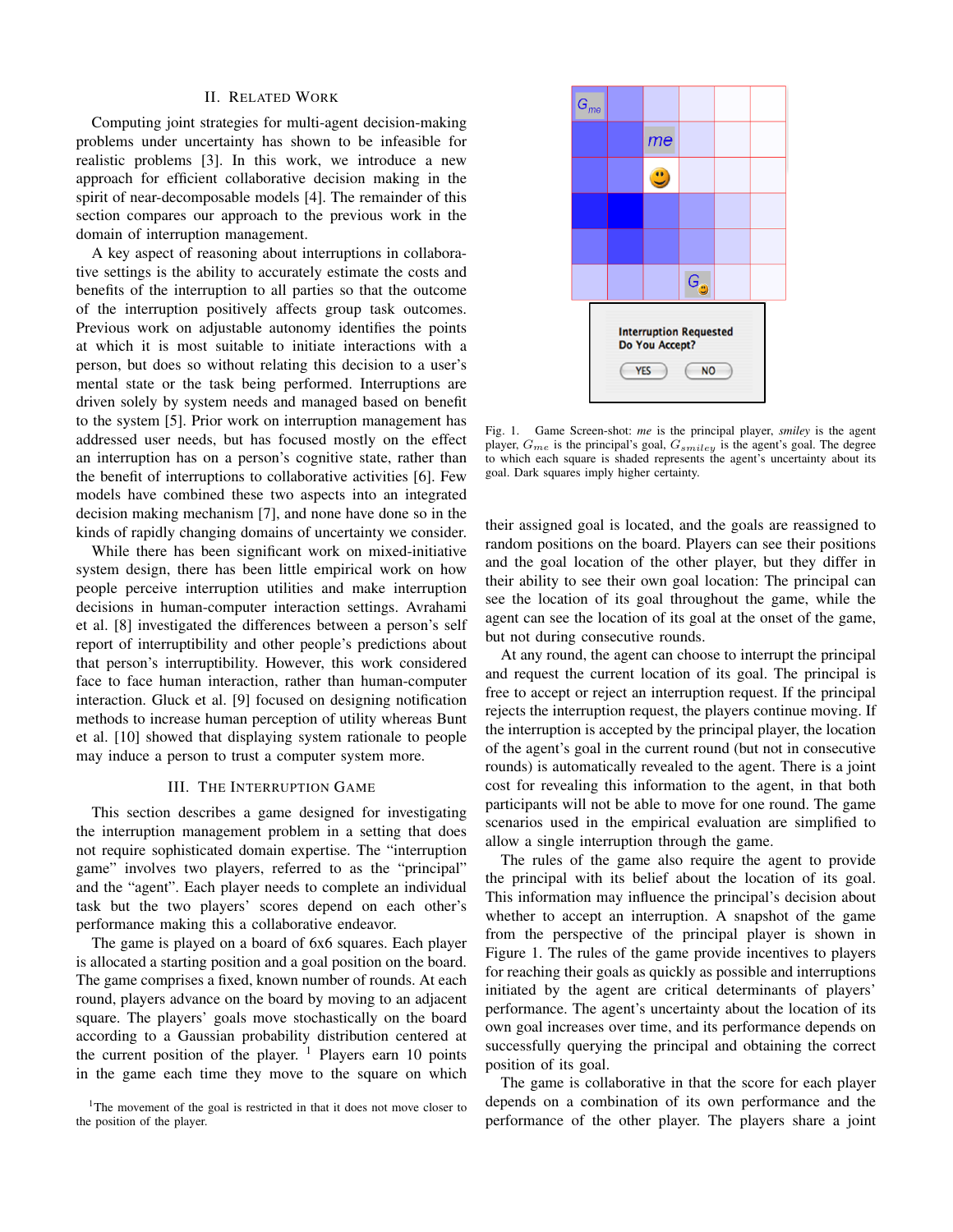score function that is the cumulative score of both players. An interruption is potentially beneficial for the individual performance of the agent, who can use this information to direct its movement, but it only induces the principal's performance negatively. Providing this information is costly for both players. When the agent deliberates about whether to ask for information, or when the principal deliberates about whether to reveal the information to the agent, the players need to weigh the trade-offs associated with the potential benefit to the agent player with the detriments to their individual performance in the game. The success of both players in the game depends on the agent's ability to estimate the collaborative value of interruption at each point in the game and use that information to choose when to interrupt the principal.

The interruption game is not meant to be a complete model of any specific domain or application. Its purpose is to provide a simple setting in which to study the factors that influence interruption management in collaborative settings. It provides a setting that is analogous to the types of interactions that occur in collaborative settings involving a mixed network of computer agents and people. For example, the principal player in the interruption game may represent the user of a collaborative system for writing an academic paper, and the agent may represent the collaborative assistant responsible for obtaining bibliographical data. While both of the participants share a common goal of completing a document, each of them must work independently to complete its individual task, such as composing paragraphs or searching for bibliographical information. This aspect is represented in the interruption game by assigning an individual goal for each player. The movement of these goals on the board corresponds to the dynamic nature of these tasks. For example, the user may not know what to write next, and the system may have uncertainty about search results. The agent's lack of information about its own goal location in the game corresponds to the uncertainty of a system about the preferences and intentions of its user, such as which bibliographical information to include in the paper. The ability to query the user for keywords and to choose among different bibliographies provides the system with valuable guidance and direction. It may, however, impede the performance of both participants on their individual tasks, because the system needs to suspend its search for bibliographical data when it queries the user, and the user may be distracted by the query. This dynamic cost of interruption represents the costs incurred to both users and computer agents due to task switching and task recovery for initiating and responding to an interruption.

# IV. MODELING INTERRUPTION OPPORTUNITIES

In this section we formalize the interruption game as a multi-agent decision-making problem under uncertainty, and we provide efficient methods for computing players' estimates of the benefit of interruptions in the game. These models are not meant to predict how people play the interruption game or respond to interruption requests in general. Rather, they provide a way to compute a theoretical baseline, which is a fully rational computational estimate for the value of interruption in the game. In the empirical section, we use this baseline to enable empirical analysis of human behavior in mixed-initiative settings. This analysis allows the study of the efficacy of these models when they are used by computers to interact with people in the game under various experimental conditions.

The interruption game can be modeled as a Decentralized Markov Decision Process (Dec-MDP) [11], a formalism for multi-agent planning that captures the collaborative nature of the interruption game and its associated uncertainty. A Dec-MDP includes a set of states with associated transition probabilities, a set of actions and observations for each agent, and a joint reward function. A solution of a Dec-MDP is an optimal joint policy for all agents that is represented as a mapping from states to actions.

To model the interruption game, the state space of the Dec-MDP will combine all of the information relating to the tasks of both players, including their positions on the board, the positions of their goals, the current round and the belief of the agent about its own goal position. The solution of the Dec-MDP assigns a policy to the agent that initiates interruption requests when they are expected to result in a benefit to both players according to the joint reward function and assigns a policy for the principal to accept interruption requests that have actual positive benefit. Unfortunately, finding optimal solutions to Dec-MDPs is NEXP-complete [3]. The size of the state space makes it infeasible to compute the complete joint policy for both players in the interruption game.

However, our goal is not to exhaustively compute optimal policies in the interruption game, but to be able to generate interruptions when they are perceived to be beneficial to the collaboration. We hypothesized that such interruptions would be likely to be accepted by people. Our novel model for decision making, called DECOP, exploits an important characteristic of this game and many domains in which computer agents and people work together: When players are not making or replying to interruption requests, they are performing their individual tasks, and each player needs to consider only its individual score in the game. In this case, the two tasks are essentially independent, and they can be solved separately. As the agent can only interrupt the principal once, the expected utility of an interruption can be computed efficiently, because an interruption request will render the two tasks independent from the interruption moment until the end of the game. At each turn, the policy for the agent is to interrupt and request information from the principal when it is deemed beneficial for both participants. The next section details DECOP model that captures the benefit of an interruption by solving the individual tasks for both participants in the game, and combining these solutions in order to devise strategies for interruption management in the game.

#### *A. Computing a Policy for the Principal*

The principal has complete information about the game, so its task can be modeled as a Markov Decision Process (MDP). Let B denote the set of board positions;  $|B|$  denotes the size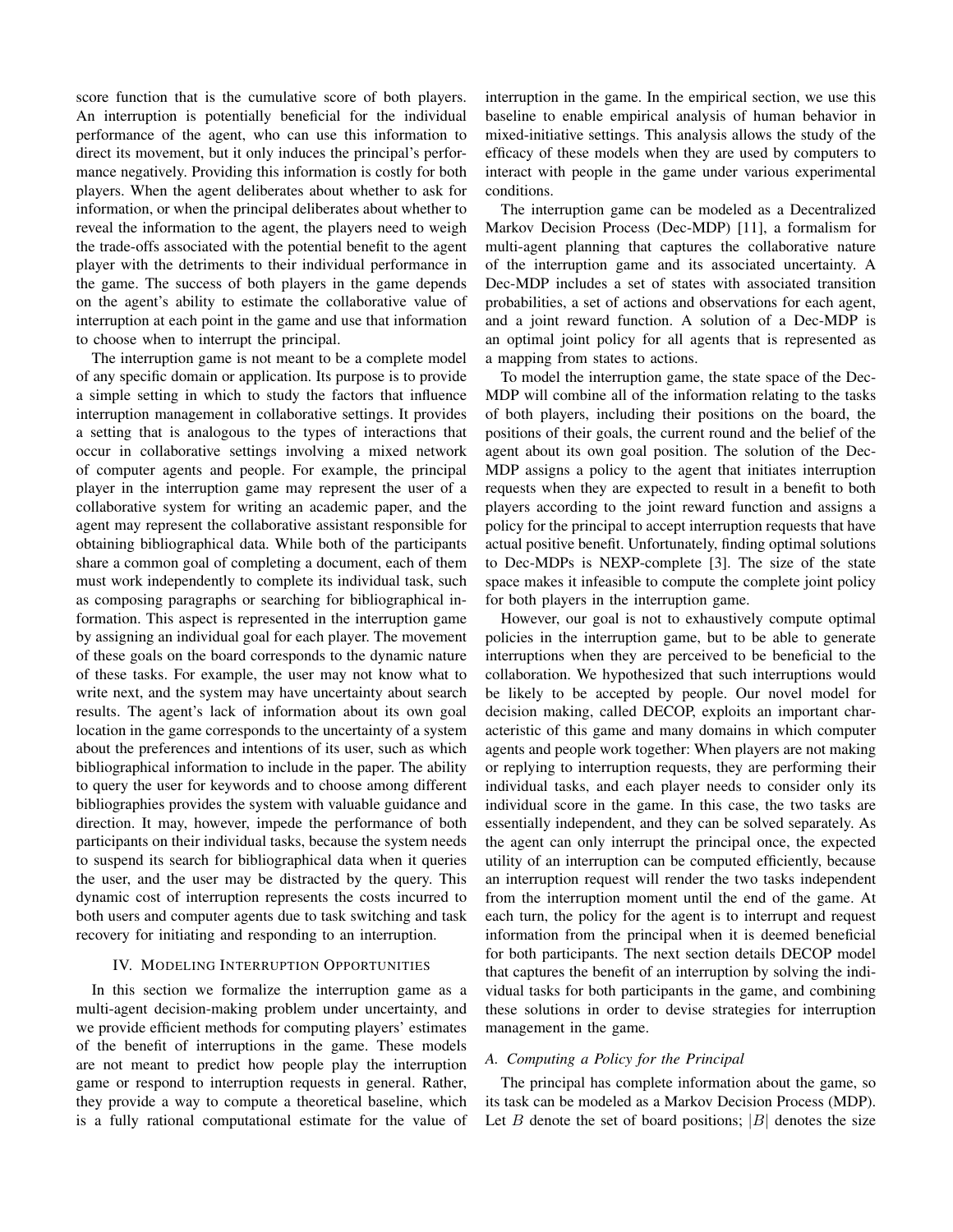of the game board;  $p \in B$ ,  $q \in B$  are the positions of the principal and its goal respectively;  $m \in A$  is a movement action of the player;  $P(g', p, g)$  is the probability of the goal position moving from position  $g$  to position  $g'$  when the player is in position  $p$ . The state space of the MDP includes every possible position of the principal and its goal at each round. We denote  $S_P^h = \langle p, g \rangle$  to be the state at round h and induce a state transition function  $T$  that assigns a probability to reaching state  $S_P^{h+1}$  from  $S_P^h$  given action m. T can be directly derived from  $P$ . The reward function  $R$  assigns the score in the game for reaching the goal if an action transitions a player to its goal square, and 0 otherwise.

Let  $\Pi_P^*$  denote the optimal policy for the principal player in the game. The value  $V^{\Pi_P^*}(S^h)$  of this policy at state  $S^h_P$ maximizes the reward at state  $S_P^h$  for an action m and future states given the transition probability function,

$$
V^{\Pi_P^*}(S_P^h) = max_m [R(S_P^h, m) + \sum_{S^{h+1}} T(S^{h+1}, m, S_P^h)
$$

$$
\cdot V^{\Pi_P^*}(S_P^{h+1})]
$$
 (1)

We compute the optimal policy and its value using ExpectiMax search. In this process we grow a tree with two types of nodes, decision nodes and chance nodes. There is a decision node for each state in the MDP, and each child of a decision node is labeled with a movement action for the principal. Chance nodes represent moves of nature, and each child of a chance node is labeled with a possible movement of the goal of the principal, and is assigned a probability according to the transition function. When traversing the tree, we recursively compute a value for each chance node that is a weighted average of the value of each of its children according to its probability. We compute a value for each decision node by choosing the child with the maximal value, and select that action. With memoization, the number of nodes generated by the search is bounded by  $|B|^2 \cdot |H|$ , which is polynomial in the number of rounds in the game.

# *B. Computing a Policy for the Agent*

The agent cannot observe the position of its goal on the board, and without interrupting the principal it receives no information relating to this position. We model its task as a No Observation Markov Decision Process (NOMDP), which is a special case of an MDP with no observations. The state space for this model includes the position  $l$  of the agent on the board, its belief  $b \in \Delta B$  over its goal position, and current turn h. We denote the state for the agent as  $S_A^h = \langle l, b \rangle$ . As we are modeling the agent's individual task, rather than its interaction with the principal, we leave out the interruption action and use the set of actions A and reward function R identical to the ones described for the principal player. The agent updates its belief  $b$  to  $b'$  after each turn according to the goal movement distribution  $P$  as follows:

$$
\forall c' \in B, b'(c') = \sum_{c \in B} b(c) \cdot P(c', l, c)
$$
 (2)

The value of an optimal policy for the agent  $\Pi_A^*$  at state  $S_A^h = \langle l, b \rangle$  can be computed using Equation 1, substituting  $\Pi_A^*$  for  $\Pi_P^*$  and  $S_A$  for  $S_P$ . Because the belief of the agent about its goal position is incorporated into the state space, there are an infinite number of states to consider, and using ExpecitMax in a straightforward fashion is not possible. However, applying the belief update function after each turn, only a small number of states turn out to be reachable. The deterministic belief update function maps each combination of states with full information (i.e., states in which the agent knows the correct position of its goal) and the number of turns since full information to a single belief state, thus to a single state. As a result, we can grow the search tree "on the fly", and only expand those states that are reachable after each turn. Memoization is not possible in this technique, and thus the complexity of the complete search is exponential in the length of the horizon.

### *C. Computing the Benefit of Interruption*

To compute the benefit of an interruption, its effect on both the agent's and the principal's individual performance must be taken into account. It is the aggregate of these two effects that determines the utility of interruption. An interruption is initiated by the agent, but it is only established if the principal accepts it. The effect of an interruption on the individual game play of a player is the difference of the values of two states; one in which an interruption is established, and other in which it is not. Given the principal and its goal are located on squares p and g respectively in game round h, let  $EU_P^{NI}(S_P^h = \langle p, g \rangle)$ denote the expected utility of the principal when it is not interrupted, and pursues its individual task. This is equal to the value for the principal of carrying out its individual task as shown in Equation 1. Thus we have,

$$
EU_P^{NI}(S_P^h) = V^{\Pi_P^*}(S_P^h)
$$
\n(3)

For the agent that does not get to observe its own goal position, let  $EU_A^{NI}(S_A^h = \langle l, b \rangle)$  denote the expected utility of the agent when it is not interrupted, and pursues its individual task. This is the value to the agent of carrying out its individual task:

$$
EU_A^{NI}(S_A^h) = V^{\Pi_A^*}(S_A^h)
$$
 (4)

Let  $EU_P^I(S_P^h = \langle p, g \rangle)$  denote the expected utility for the principal when it accepts an interruption. If the principal player is interrupted, it cannot move for one round, but its goal may move stochastically according to the probability distribution P. We denote the new goal position as  $g^{h+1}$ . Given our constraint that there can only be one interruption made in the game, the benefit of interruption for the principal is the expected value of its individual task in future rounds, for any possible position of its goal. Formally, the utility of interruption for state  $S_P^h$ , denoted  $EU_P^I(S_P^h)$  is computed as follows:

$$
EU_P^I(S_P^h) = \sum_{g^{h+1} \in B} P(g^{h+1}, p, g) \cdot V^{\Pi_P^*}(S_P^{h+1} = \langle p, g^{h+1} \rangle)
$$
\n(5)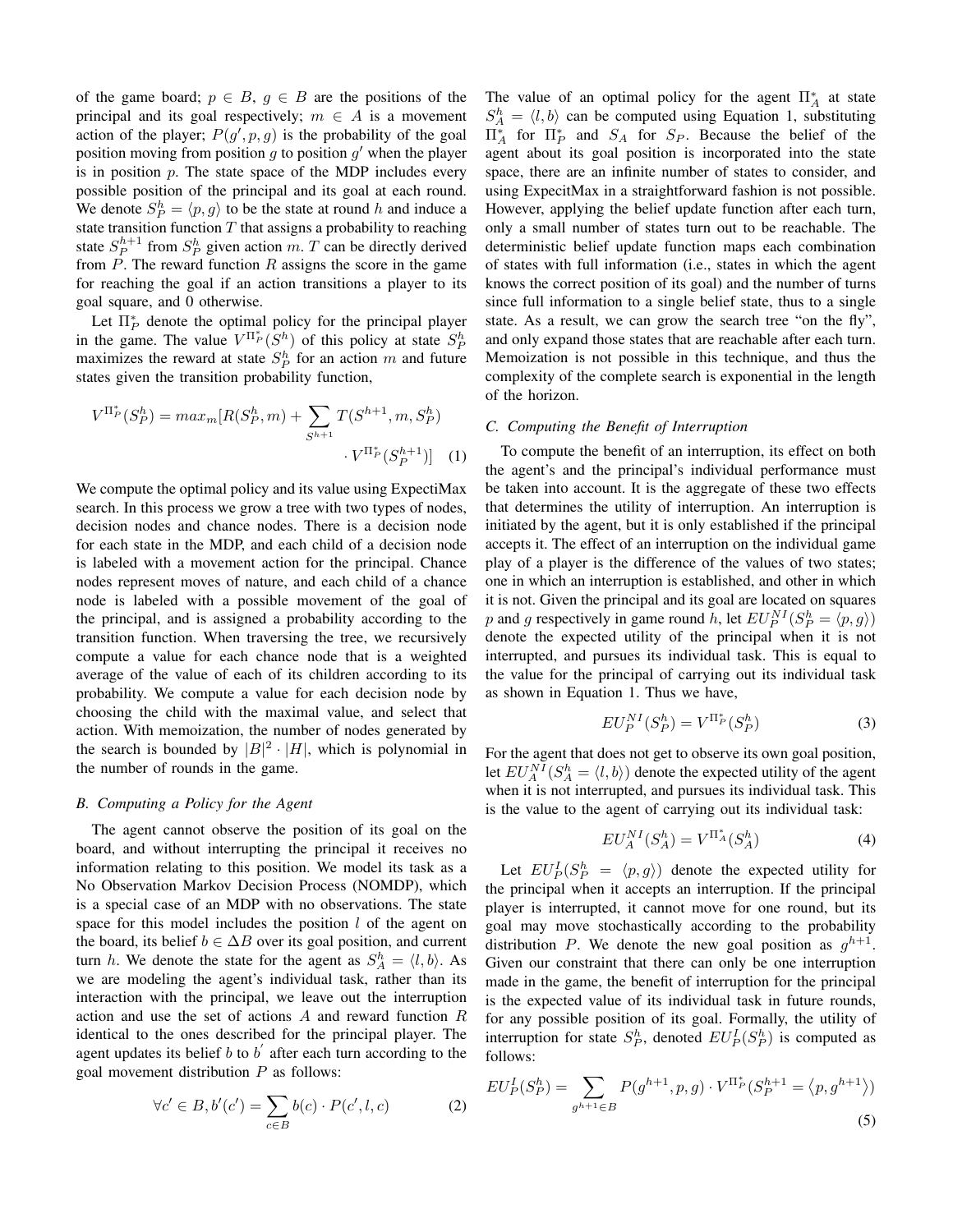If the agent successfully interrupts the principal, the principal will reveal the position of the agent's goal. The agent will update its belief about its goal position in the following round, and use this belief to perform its individual task in future rounds. However, when it deliberates about whether to interrupt in the current round, it needs to to sum over every possible position of its unobserved goal, according to its belief about the goal location. Let  $S_A^h = \langle l, b \rangle$  be the current state of the agent, including its position on the board and belief about its goal position. Let  $q$  denote the current position of its goal. The expected value for interruption for the agent is denoted  $EU_A^I$  and is computed as follows:

$$
EU_A^I(S_A^h) = \sum_{g \in B} b(g) \cdot V^{\Pi_A^*}(S_A^{h+1} = \langle l, b' \rangle)
$$
 (6)

Here,  $b'$  refers to the belief state of the agent in which probability 1 is given to  $g$ , the true position of its goal as revealed by the principal, and updated once to reflect the stochastic movement of the goal in turn  $h$ .

### *D. Deciding Whether to Interrupt*

By combining the expected values of the principal and agent players with and without interruption, it is now possible to compute the agent's estimate of the benefit of an interruption. We denote  $EBI_P(S_P^h)$  to be the expected benefit of interruption for the principal given  $S_P^h$ , which is simply the difference in utility of the principal between accepting and interruption and carrying out its individual task.

$$
EBI_P(S_P^h) = EU_P^I(S_P^h) - EU_P^{NI}(S_P^h)
$$
 (7)

The expected benefit of interruption for the agent is denoted  $EBI_A(S_A^h)$  and is computed similarly:

$$
EBI_A(S_A^h) = EU_A^I(S_A^h) - EU_A^{NI}(S_A^h)
$$
 (8)

The interruption game is collaborative in that the combined performance of both participants determines their individual scores. The agent can observe the state  $S_P^h$  of the principal, and for any combined state  $S^h = (S_P^h, S_A^h)$ , the agent will consider the joint expected benefit of interruption to both participants, EBI, and choose to interrupt if this joint benefit is positive.

$$
EBI(S^h) = EBI_P(S_P^h) + EBI_A(S_A^h)
$$
 (9)

The agent cannot observe the correct position of its goal and estimates the benefit of interrupting under this uncertainty. Thus, not every interruption initiated by the agent is truly beneficial for the team. In contrast, the principal can observe the position of agent's goal and can capture the actual benefit of the interruption, denoted  $ABI$  with certainty. Any interruption with positive *ABI* offers a positive expected benefit to the team. The value of  $ABI$  is the sum of the individual benefits of interruption to both the principal and the agent.

Let  $g_a$  be the agent's goal position, the actual benefit of interruption for both participants given states  $S_P^h$  and  $S_A^h$  is

$$
ABI(S^h) = EBI_P(S_P^h) + EBI_{P,A}(S_A^h) \tag{10}
$$

Here, the term  $EBI_{P,A}(S_A^h)$  refers to the principal's perception of the agent's benefit from revealing the goal position  $g_a$ , where  $l$  is the current position of the agent,  $b'$  refers to the belief state of the agent in which probability 1 is given to  $g_a$ and updated once.

$$
EBI_{P,A}(S_A^h) = V^{\Pi_A^*}(S_A^{h+1} = \langle l, b' \rangle) - EU_A^{NI}(S_A^h) \quad (11)
$$

The advantage of DECOP model introduced above is that it reduces the complexity of the multi-agent decision making process to that of two separate single agent decision making processes. Because the agent is allowed to interrupt only once during a game-play, the decoupling method is able to accurately capture the benefit of an interruption initiated by the agent. DECOP model assumes that principal players are fully rational and computationally unbounded. In the case of such players, we would expect any interruption with positive ABI to be accepted, and any interruption with negative ABI to be rejected. However, people may not be fully rational or computationally unbounded, and we expect people's perception of the benefit of interruptions to differ from baseline values calculated by DECOP model. In the empirical investigations described in the next section, these baseline values are compared with the subject responses to detect the possible mismatch between a computer's estimate of the benefit of an interruption and a person's perception of it, and to identify a subset of factors that affect the way that humans perceive the effectiveness of interruptions.

## V. EMPIRICAL METHODOLOGY

This section uses strategies derived from DECOP model for playing the interruption game to explore the way people make decisions in an empirical setting. A total of 26 subjects participated in the study. The subjects were between ages of 19 and 46 and were given a 20 minute tutorial of the game. Subjects played between 25 to 35 games each, and were compensated in a manner that was proportional to their total performance.

During the empirical evaluation, all subjects were allocated to play the roles of principals, while the role of the agent was assigned to a computer that used the methodology described in the previous section to play the interruption game. Each game proceeded in the manner described in Section III. In particular, the agent could not observe its own goal location, but is allowed to initiate an interruption once to acquire the correct location of its goal from the principal. At each turn of the game, the policy of the agent is to interrupt only if the expected benefit of an interruption (EBI) is positive

Interruptions were generated by the computer agents at different points in the game with varying actual benefits, game levels and perceived partner types. We measured people's responses to these requests given the game conditions at the time of interruptions, which included the number of turns left to play, the positions of both players on the board, and the agent's belief about the location of its goal.

A principal player that uses DECOP model to determine whether to accept an interruption request is perfectly rational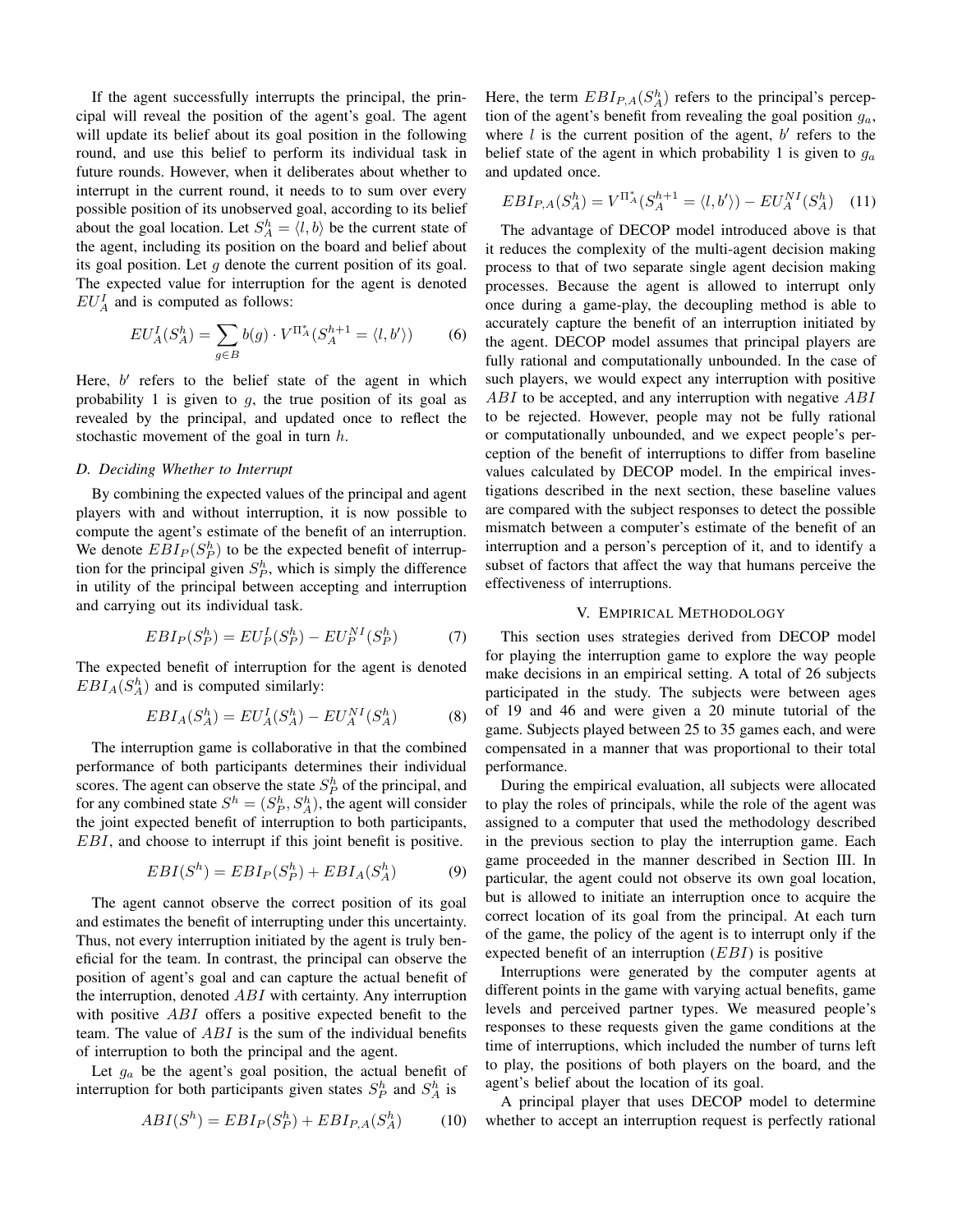in that is uses the collaborative benefit of interruption  $(ABI)$ , given in Equation 10, as the sole factor for this decision. However, we expected people to differ from this rational model. The purpose of the empirical work is to measure the extent to which different factors in the game, such as the collaborative benefit of interruption  $(ABI)$ , the timing of interruptions and the perceived partner type, influence people's perception of interruptions. To investigate the way subject responses change with respect to benefit of interruptions, the game scenarios were varied to have different ABI values. To investigate the effect of the timing of an interruption on the subjects' likelihood of acceptance, we varied the level of the game that an interruption is initiated. Lastly, we expected that the type of agent player (whether a computer or human) would affect the way people respond to interruption requests. For this reason, subjects were told they would be interacting with a human for some games, however they were always paired with an agent  $2$ .

Subjects were given randomly generated game scenarios that vary the actual benefit of interruption to both participants  $(ABI)$  to cover four types of values:  $-1.5$  (small loss), 1.0 (small gain), 3.5 (medium gain), 6.0 (large gain). These values represent the smallest and largest benefit values that can be generated from interruptions with positive expected benefit  $(EBI)$ , which is a necessary condition to initiate interruption requests by the agent player. The levels in the game in which interruptions occurred varied to cover the beginning of a game (level 3), the middle of a game (level 5) and the end of a game (level 7). There were 540 game instances played when the perceived agent was a computer (PP:Computer) and 228 data points when the perceived agent was a person (PP:Person).

#### VI. RESULTS AND DISCUSSION

The following results analyze a total of 768 game instances collected in our study. Table 1 shows interruption acceptance rates for different levels and ABI values for the same game instances when perceived partner type (PP) is person or agent. The optimal policy for the principal player is to accept an interruption if its associated benefit  $(ABI)$  is positive and to reject otherwise.

| PP:Computer    | Level 3 | Level 5 | Level 7 |
|----------------|---------|---------|---------|
| $ABI -1.5$     | 0.16    | 0.16    | 0.41    |
| $ABI$ 1.0      | 0.27    | 0.7     | 0.81    |
| ABI 3.5        | 0.91    | 0.97    | 0.79    |
| ABI 6.0        | 0.91    | 0.95    | 0.95    |
| PP:Person      | Level 3 | Level 5 | Level 7 |
| $ABI -1.5$     |         | 0.11    | 0.44    |
| $ABI$ 1.0      | 0.72    | 0.94    |         |
| ABI 3.5        | 0.91    | 0.94    | 0.88    |
| ABI 6.0        |         | 0.88    |         |
| <b>TABLE I</b> |         |         |         |

ACCEPTANCE RATE OF INTERRUPTIONS

<sup>2</sup>Approval was obtained for the use of human subjects in research for this misinformation.



Fig. 2. Effect of interruption benefit and perceived partner type on interruption acceptance rate

As the results of Table 1 show, the utility of an interruption is the major factor influencing the probability that an interruption will be accepted by a person. The interruption acceptance rate increases significantly as the benefit of interruption rises from -1.5 to 1.0 ( $p < e^{-20}$ ,  $\alpha$ =0.001) and from 1.0 to 3.5 (p=0.0013,  $\alpha$ =0.01). However the rise from 3.5 to 6.0 does not further improve the acceptance rate. These results confirm that people were successful at perceiving interruption benefits above a certain threshold. Similarly, when an interruption is costly for the collaboration, people are significantly more likely to reject the interruption. However, subjects varied in their responses to interruptions offering slightly positive gains, indicating the difficulty to estimate the benefit of interruption when its usefulness is ambiguous.

Figure 2 summarizes the acceptance rates of interruption as a function of the actual benefit of interruption and perceived partner type (person vs. computer). We divide the figure into three regions of interruption benefits: small losses (Region 1), small gains (Region 2), and large gains (Region 3). The analysis shows that for large losses (Region 1) and for small gains (Region 3), changing the perceived partner type does not affect the likelihood that the interruption will be accepted. In contrast, for interruptions offering small gains (Region 2), the acceptance rate is significantly larger if the perceived partner type is a person ( $p = 3 \times 10^{-5}$ ,  $\alpha = 0.001$ ). This result implies that when the benefit of interruption is straightforward, people do not care whether the initiator of the interruption is a person or a computer. However, for those cases in which the benefit of interruption is ambiguous, people are more likely to accept interruptions that originate from other people. This result suggests that agent designers need to consider the way they present interruptions to their users in cases where the perceived benefit is ambiguous. It also aligns with recent studies showing that mutual cooperation is more difficult to achieve in human-computer settings as compared to settings involving people exclusively [12].

Figure 3 shows the effect of interruption timing (the level of the game) on people's acceptance rates for interruptions of small losses and small gains (The interruption timing does not affect the acceptance rate for interruptions of large gains). We